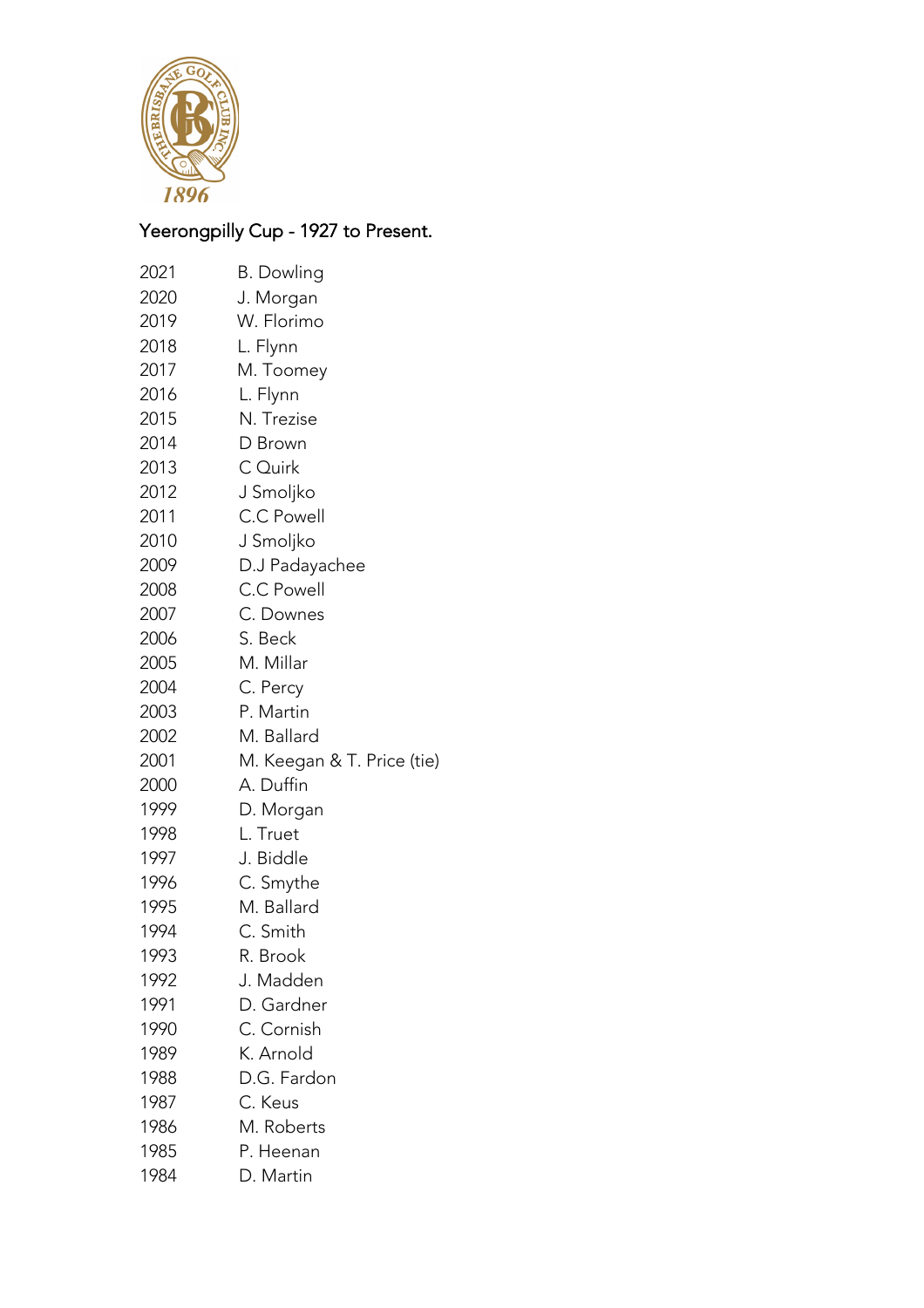| 1983      | D. Fardon       |
|-----------|-----------------|
| 1982      | D. Jenkins      |
| 1981      | A.S. Grosert    |
| 1980      | A. Rogers       |
| 1979      | I.B. McKim      |
| 1978      | O. Moore        |
| 1977      | No Competition  |
| 1976      | B. Murrihy      |
| 1975      | K. Garner       |
| 1974      | J.A. Barton     |
| 1973      | P. Murray       |
| 1972      | P. Murray       |
| 1971      | W. See Hoe      |
| 1970      | J.J. Hay        |
| 1969      | F. Phillips     |
| 1968      | E. Hartvigson   |
| 1967      | R.W. Weston     |
| 1966      | J. Collins      |
| 1965      | A. Cuthbertson  |
| 1964      | R.M. Zielke     |
| 1963      | E.A. Ball       |
| 1962      | A. Cuthbertson  |
| 1961      | F.C. White      |
| 1960      | R.W. Love       |
| 1959      | N.G. Von Nida   |
| 1958      | E.T.A. Dixon    |
| 1957      | R.J. Swinburne  |
| 1956      | J. Brown        |
| 1955      | S.T. Coogan     |
| 1954      | I. Carrick      |
| 1953      | R. Hempstead    |
| 1952      | J. Collins      |
| 1951      | N. Berwick      |
| 1950      | S. Cowling      |
| 1949      | D. Sharp        |
| 1948      | A.S. Grosert    |
| 1947      | R. White        |
| 1946      | E.T.A. Dixon    |
| 1942-1945 | No Competition  |
| 1941      | C.J. Smith      |
| 1940      | N.G. Von Nida   |
| 1939      | R.G. Scott      |
| 1938      | G.W. Whatmore   |
| 1937      | H.E.O. Campbell |